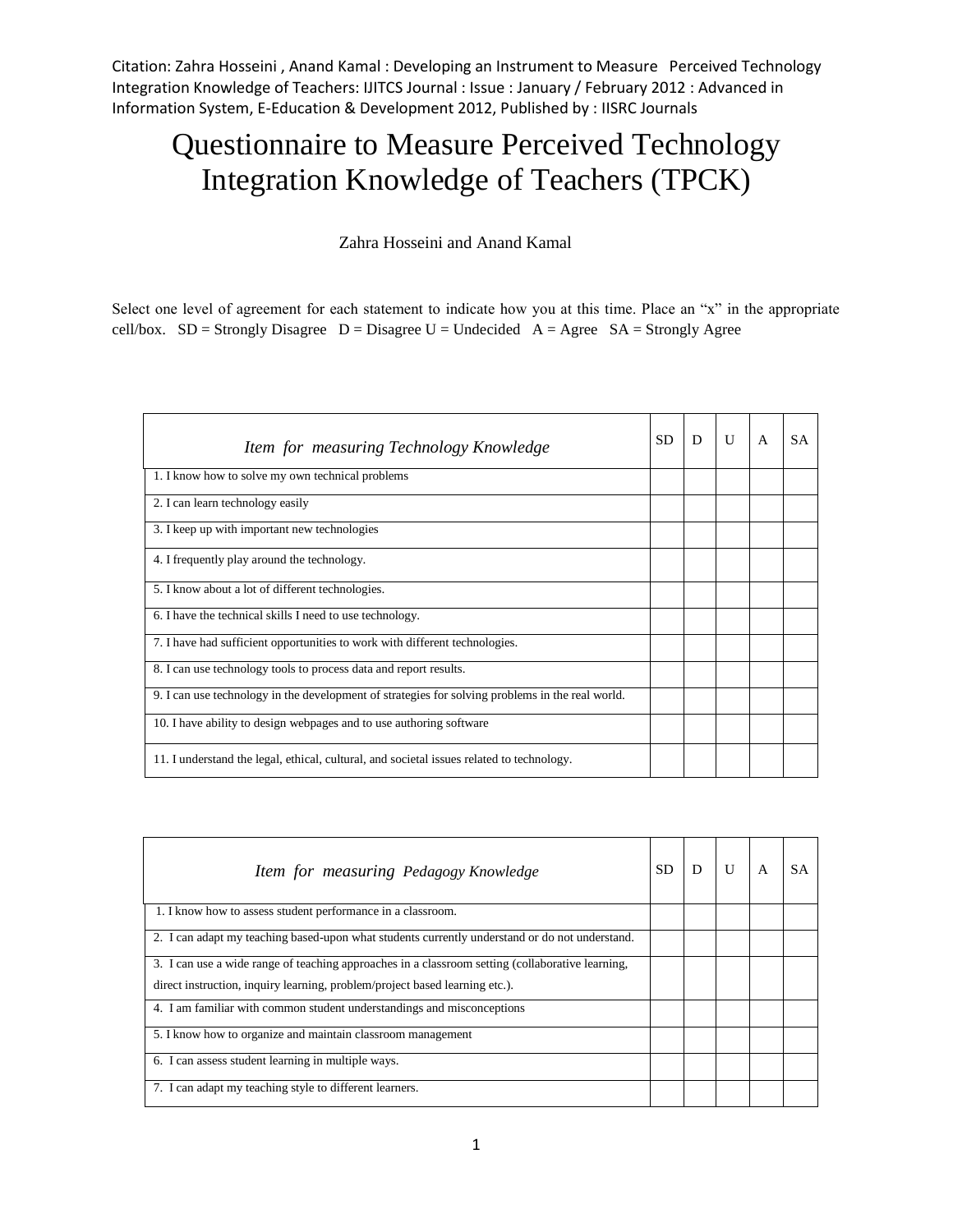Citation: Zahra Hosseini , Anand Kamal : Developing an Instrument to Measure Perceived Technology Integration Knowledge of Teachers: IJITCS Journal : Issue : January / February 2012 : Advanced in Information System, E-Education & Development 2012, Published by : IISRC Journals

| Item for measuring Content Knowledge                                                             | <b>SD</b> |  |  |
|--------------------------------------------------------------------------------------------------|-----------|--|--|
| 1. I have sufficient knowledge about (the particular content)                                    |           |  |  |
| 2. I can use (the particular subject) as the way of thinking.                                    |           |  |  |
| 3. I have various ways and strategies of developing my understanding of (the particular content) |           |  |  |
| 4. I have sufficient knowledge about structure of knowledge (the particular content).            |           |  |  |
| 5. I know concept, facts, theories and procedure within the (the particular content)             |           |  |  |
| 6. I believe in the validity and reliability of the (the particular content)                     |           |  |  |

| Item for measuring Technological Content Knowledge                                                                     | SD |  |  |
|------------------------------------------------------------------------------------------------------------------------|----|--|--|
| 1. I know about technologies that I can use for understanding (the particular content)                                 |    |  |  |
| 2. I know how to use of specific software and Web sites about (the particular content).                                |    |  |  |
| 3. I can find and evaluate the resources that I need for (the particular content)                                      |    |  |  |
| 4. I can use technology for presenting (the particular content).                                                       |    |  |  |
| 5. I can use technology tools and resources for managing and communicating information of (the<br>particular content). |    |  |  |

| Item for measuring Pedagogical Content Knowledge                                                                             | SD |  |  |
|------------------------------------------------------------------------------------------------------------------------------|----|--|--|
| 1. I know how to select effective teaching approaches to guide student thinking and learning in (the<br>particular content). |    |  |  |
| 2. I know the purposes and objectives for (the particular content).                                                          |    |  |  |
| 3. I am able to manage of my students' learning about (the particular content).                                              |    |  |  |
| 4. I have the curricular knowledge (horizontal and vertical) of (the particular content)                                     |    |  |  |
| 5. I know instructional strategies that are suitable for the topic (content).                                                |    |  |  |
| 6. I know prior knowledge of students about (the particular content).                                                        |    |  |  |
| 7. I know how and what to assess of (the particular content).                                                                |    |  |  |